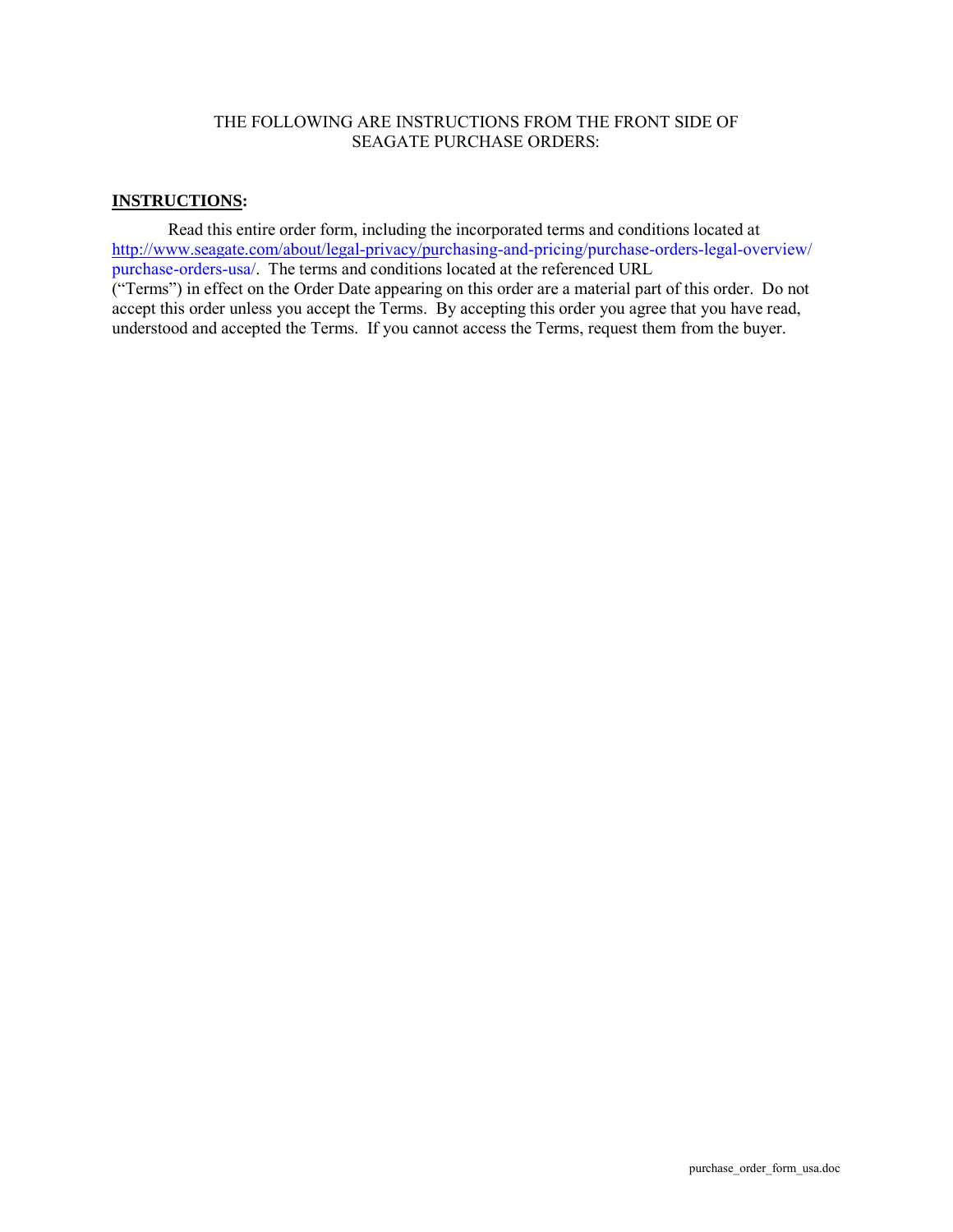#### THE FOLLOWING ARE THE CONTRACTUAL TERMS FROM THE BACK SIDE OF SEAGATE PURCHASE ORDERS:

### **PURCHASE ORDER**

### **1. ACCEPTANCE**

1.1. **Acceptance Must Mirror Offer**. This order is an offer to purchase goods or services under these exact terms only; this order is limited to acceptance of these exact terms without modification.

1.2. **Additional Terms Are Proposals**. Any additional or different terms in your acceptance will be construed as proposals and will not become part of our contract with you unless we agree in writing to your additional terms. All references in this order to "you" or "your" refer to the supplier designated above. All references in this authorization to "us" or "we" refer to Seagate.

1.3. **Existing Agreement**. If we have an existing formal written agreement with you governing our purchase of your goods or services, then the terms in the formal written agreement will supersede any contrary terms in this order.

### **2. PRICES**

2.1. **Lowest Price**. Your prices may not be greater than any prices you offer to any other customer for the same goods or services in similar quantities and condition from the time when this order is placed with you and the time it is fully performed by you.

2.2. **Last Quoted Price**. If no price is specified in this order, your price must be equal to or less than the last price you previously quoted or charged us.

2.3. **Expenses**. If this order allows for reimbursement of your expenses, you must comply with our Corporate Travel Policy, located at [http://www.seagate.com/about/legal-privacy/corporate-travel-policy,](http://www.seagate.com/about/legal-privacy/corporate-travel-policy/) which is also available from us upon request, and incorporated into this order.

2.4. **Prepay & Add**. If this order says "prepay & add," then you must prepay all shipping costs and include the actual shipping costs on your invoice as a separate line item.

2.5. **Sales Tax**. If an item is designated as taxable, then include the actual sales tax on your invoice as a separate line item.

2.6. **Prices All Inclusive**. Except for "prepay & add" and sales tax charges, the total price in this order includes all charges and expenses related to the shipping and delivery of goods or the performance of services. If the price is based on weight of the goods, the weight ordered excludes the weight of any packaging.

2.7. **Invoices**. You will submit a separate invoice to us for each shipment. Your invoice must include this order number and may not cover more than one order.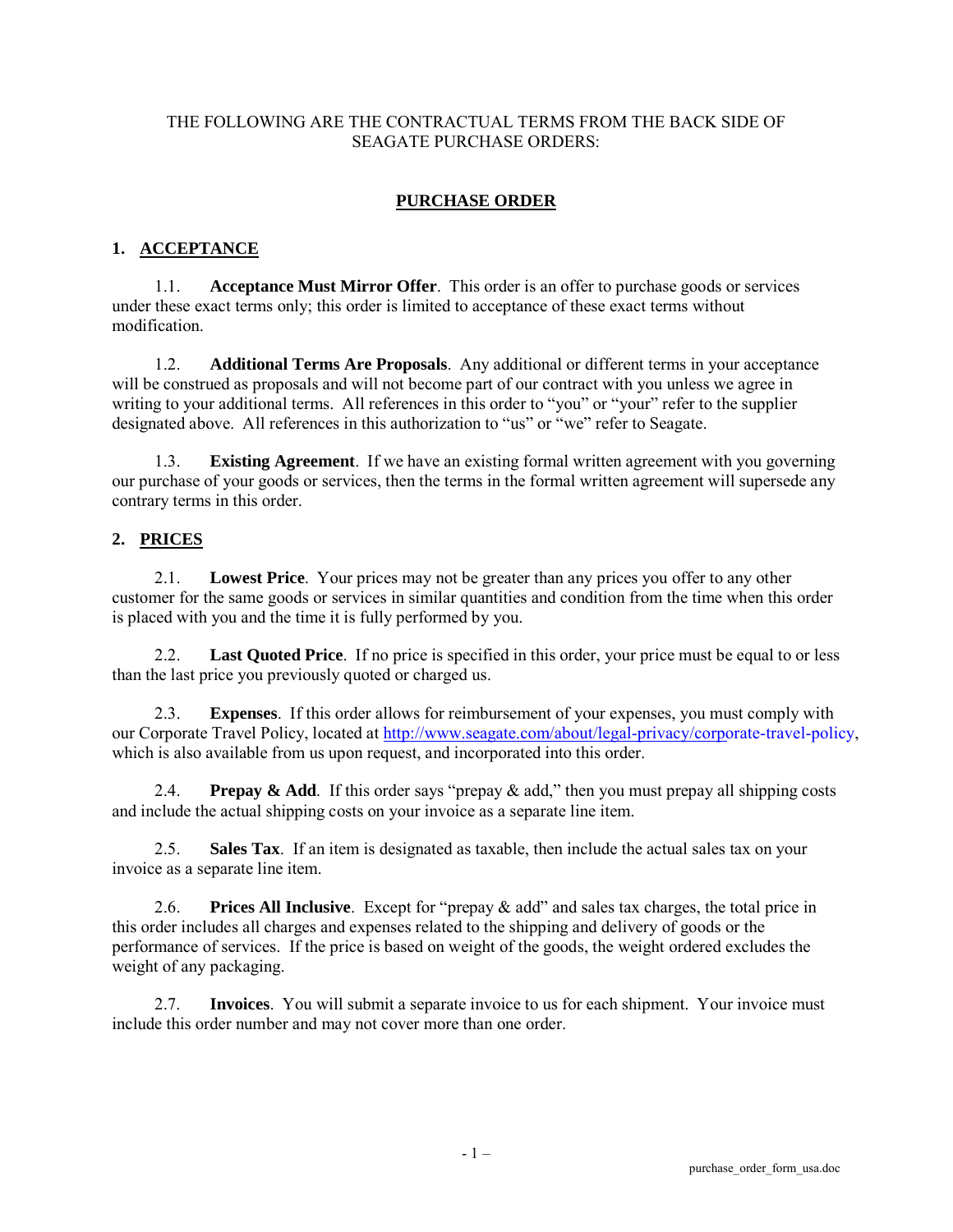### **3. SHIPPING TERMS**

3.1. **Incoterms**. All shipping terms in this order refer to International Chamber of Commerce, *Incoterms 2010*. If the goods are to be delivered through a "Just-In-Time" (JIT), "Vendor Managed Inventory" (VMI) or "3rd Party Logistics" (3PL) facility, the delivery destination is not the JIT, VMI or 3PL facility, but the Seagate facility that receives the goods after the goods are shipped from the JIT, VMI or 3PL facility.

3.2. **Transfer of Title**. Title of goods will pass to Seagate when delivery is complete according to the designated Incoterm as defined in *Incoterms 2010*.

3.3. **Cargo Insurance**. If the designated Incoterm requires cargo insurance, you must purchase cargo insurance under Institute Cargo Clauses, Clause A (formerly "all risks") of the International Underwriting Association of London, or its successor. If you do not purchase insurance under Clause A, you will bear the risk of loss for all risks that are covered under Institute Cargo Clauses, Clause A.

3.4. **Shipping Instructions**. Ship only the quantities specified in this order. Do not over-ship or under-ship. Ship your goods for arrival on the delivery date specified in this order. Enclose a packing slip with each shipment and print this order number on the packing slip and all invoices. Advise us immediately if you are unable to ship so that your goods arrive on the specified delivery date. In all shipments, you must comply with the Customs Clearance Documentation, located at [http://www.seagate.com/about/legal-privacy/legal-term](http://www.seagate.com/about/legal-privacy/legal-terms/customs-clearance-documentation/)s/customs-clearance-documentation/, (including any applicable country specific requirements identified in the Customs Clearance Documentation) which is also available from us upon request, and incorporated into this order.

3.5. **Overshipments and Early Shipments**. If you ship more goods than ordered, or if you deliver the goods earlier than ordered, we may purchase some or all of the goods or return some or all of the goods at your risk and expense.

3.6. **Tax or Duty Refunds**. We reserve the right to any tax or duty refunds. You will provide us with any documents necessary to prove importation and to claim duty drawbacks or similar relief.

# **4. PACKAGING AND LABELING**

4.1. **Packaging**. You must package all goods in accordance with good commercial practice and in a manner acceptable to common carriers for shipment at the lowest rate for the goods involved, and adequate to ensure safe arrival of the goods to their destination.

4.2. **Labeling**. Your packaging must be labeled with this order number, the date of shipment, and the names of any consignee and consignor. You must include an itemized packaging sheet with each shipment. You must mark each package with any required handling and shipping information, and you must comply with any country-of-origin markings to satisfy the customs authorities of the destination country.

# **5. CANCELLATION AND RESCHEDULING**

5.1. **Cancellation for Default**. Time is of the essence under this order. We may cancel this order in whole or in part if you do not deliver the goods or perform the services in full conformance with the warranties in Section 6 within the time specified in this order. If we cancel this order for default and it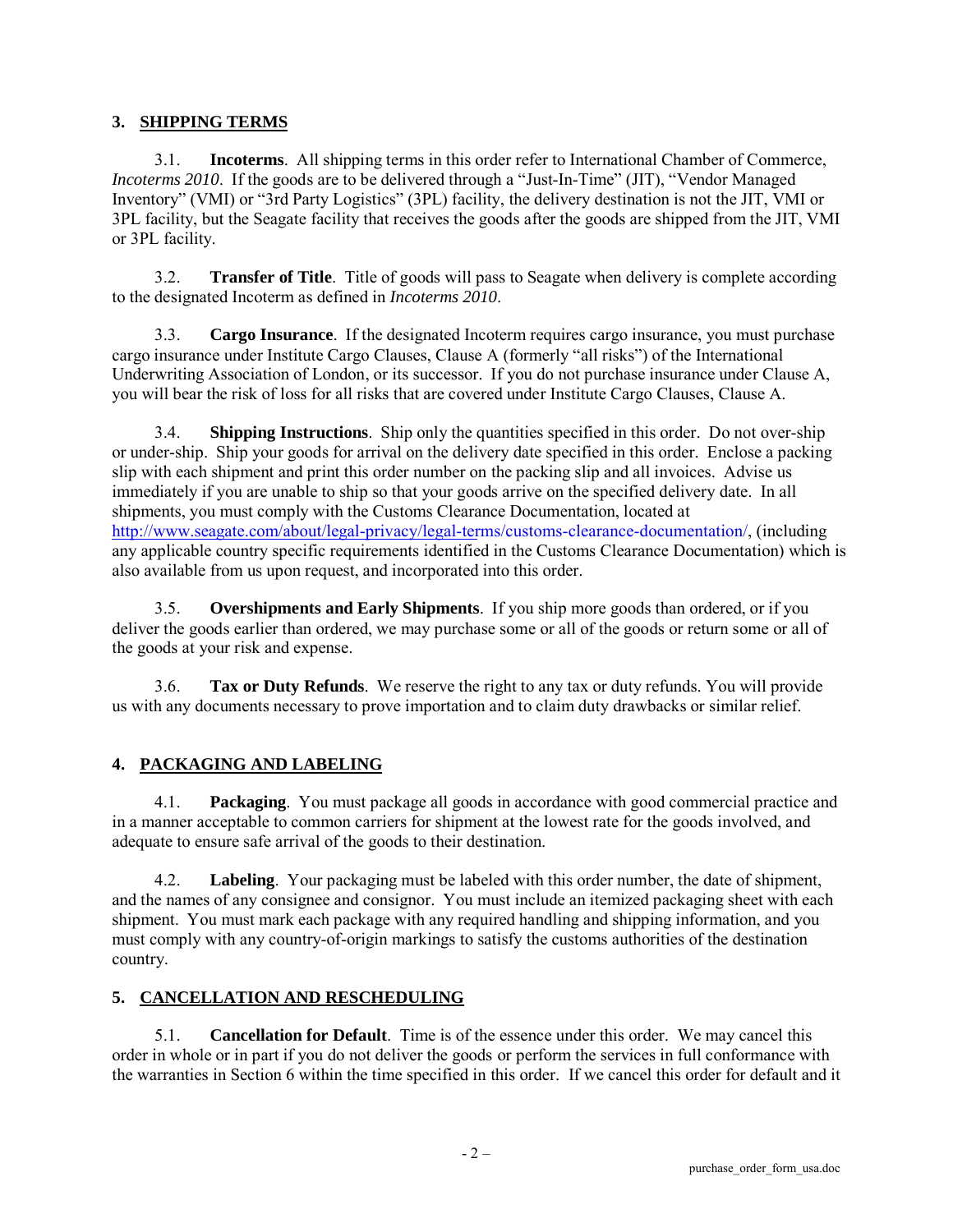is later determined that you were not in default, your rights will be construed as if the cancellation was for our convenience under Section 5.3.

5.2. **Cancellation of Government Contract**. If this order bears a United States government contract number, we may cancel this order and any related orders upon notice of termination of the prime contract from the government. If we cancel this order for termination of a US government prime contract, we will provide fair compensation, as provided for under the Contract Settlement Act of 1944 (Public Law 395, 78th Congress).

5.3. **Cancellation for Convenience**. We may cancel this order, in whole or in part, at any time for our convenience. If we cancel this order for our convenience and we give you less than 30 days' notice of cancellation, we will reimburse your actual reasonable out-of-pocket costs that are not capable of being mitigated. To be reimbursed, you must submit your request for reimbursement within 30 days after our notice of cancellation.

5.4. **Work in Progress**. Upon receiving our notice of cancellation, regardless of the reason for the cancellation, you must immediately stop all work in progress and use your best efforts to mitigate any costs associated with the cancellation. We have the option to purchase your work in progress, including any raw materials you may have obtained to use in your work. Our price to purchase your work in progress will be a prorated price based on the percentage of work remaining to be completed. Our price to purchase any raw materials will be your actual cost. You are not entitled to any other remedy for cancellation of this order except as provided in this section.

5.5. **Rescheduling**. We may reschedule your delivery of goods or performance of services at any time without liability. The new date for delivery or performance will not be more than 180 days beyond the originally scheduled date.

# **6. WARRANTIES**

6.1. **Warranty Period**. All warranties under this order continue for five years after the date of delivery to us, unless a different warranty period is stated on the face of this order.

6.2. **Warranties Regarding Goods**. You make the following warranties to us regarding all goods you provide under this order:

(a) The goods are new and do not contain any used or refurbished parts.

(b) The goods function properly under normal use, are of good workmanship, free from defect, of merchantable quality, and fit for our intended use.

(c) The goods fully comply with any specifications provided by us, including without limitation our Product Stewardship specification, and any samples or documentation provided by you.

- (d) The goods are free of any encumbrances.
- (e) The goods do not violate any intellectual property rights of any third party.

6.3. **Warranties Regarding Services**. You make the following warranties to us regarding all services you provide under this order:

You perform the services with reasonable skill and care, in a professional manner and in full conformance with any specifications or statements of work provided by us.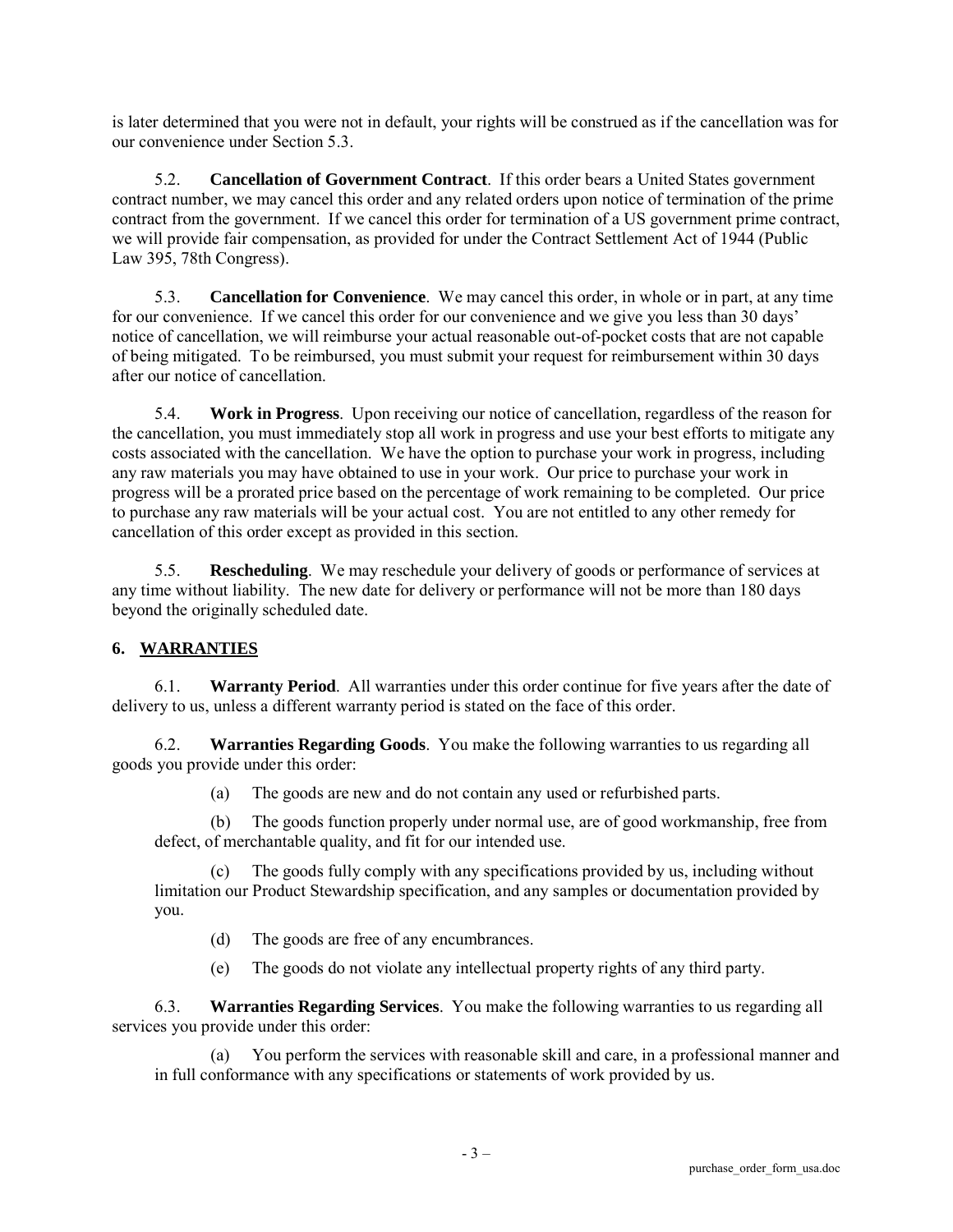(b) Your performance of the services does not violate any intellectual property rights of any third party or any duty of confidentiality you owe to any third party.

6.4. **Other Warranty Terms**. The warranties listed above are in addition to any other warranties expressly made by you or imposed by law. All warranties will survive inspection and payment by us and are assignable to our successors and assigns.

6.5. **Warranty Remedies**. If any goods or services do not meet the warranties, we may, at our option, and without additional cost to us,

- (a) require you to repair or replace the goods until the goods meet the warranties,
- (b) require you to re-perform any services until the services meet the warranties,
- (c) return any of the goods to you at your expense for a full refund,
- (d) correct the non-conformance and charge you for the cost to make the correction,

(e) engage a third party to provide substitute goods or services and charge you for the costs of obtaining the substitute goods or services from the third party.

6.6. **Remedies Nonexclusive**. The remedies listed above are in addition to any other remedies available to us in law or equity. Our review and approval of your materials or designs will not relieve you of the warranties.

### **7. LIMITATION OF LIABILITY**

7.1. **Limitation of Amount of Liability**. Our maximum liability to you arising out of this order, regardless of the basis of liability or the form of action, will not exceed the total price stated in this order plus sales tax and prepay & add charges.

7.2. **Limitation of Type of Liability**. We will not be liable to you for any indirect, special, incidental, or consequential damages, however caused, regardless of whether we are advised of the possibility of such damages.

**Exclusion of Liability of Our Employees.** Our officers, directors, employees, affiliates and other agents are not personally liable to you under this order, and will not be liable to you under any claim related to this order.

7.4. **Purpose**. The purpose of this section is to limit our potential liability arising out of this order, and that allocation of risk is reflected in the prices. This Section 7 will apply despite the failure of any remedy of its essential purpose.

### **8. INTELLECTUAL PROPERTY RIGHTS**

8.1. **Preexisting Intellectual Property**. We own all intellectual property rights related to any information or items we provide you. You may not use our intellectual property except to benefit us.

8.2. **Developed Intellectual Property**. The goods or services ordered are specially ordered or commissioned by us and are works made for hire. You transfer to us, without further consideration, all rights and interest in any intellectual property developed by you during your performance of any services or delivery of any goods under this order. You must immediately disclose to us any intellectual property developed by you arising out of your performance of the services. You agree to take all necessary actions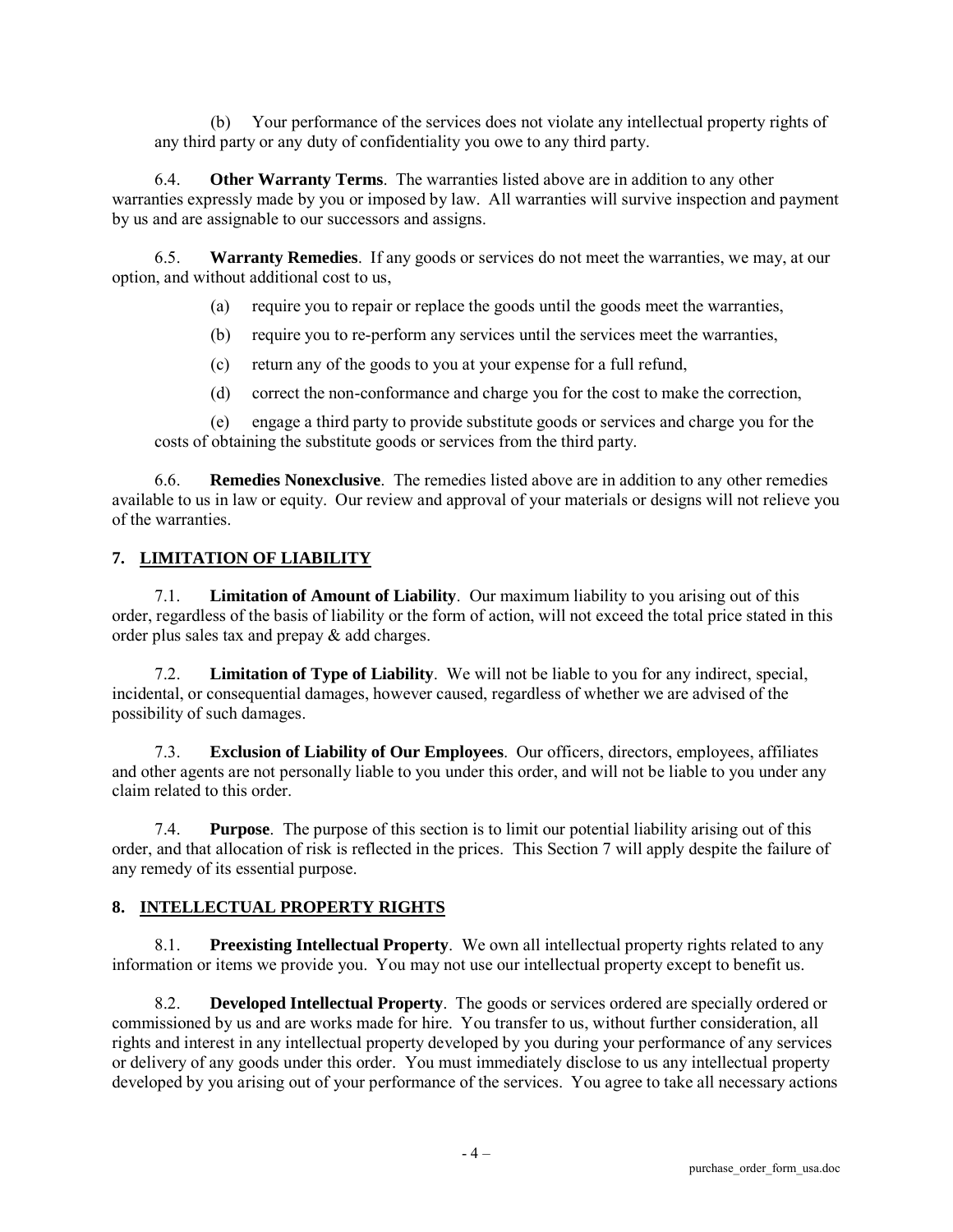to effect your grant and assign your interest in any intellectual property developed by you including but not limited to executing all documents as may be required under applicable laws.

8.3. **Intellectual Property Indemnification**. You will defend and indemnify us and our directors, officers, employees and affiliates against any claim alleging that your goods or services infringe or violate a patent, copyright, trademark, trade dress, trade secret, or any other contractual right, proprietary right or intellectual property right of any third party.

# **9. CONFIDENTIALITY**

9.1. **Confidential Information**. Any information regarding our intellectual property is our confidential information. The existence of this order and the information in this order is our confidential information. Any other information that we provide to you that is identified as "confidential," or is identified with similar language, or which under the circumstances surrounding disclosure ought to be treated as confidential, is our confidential information.

9.2. **Nondisclosure**. Except as required by law, you may neither disclose our confidential information to any third party nor use our confidential information for any purpose other than your performance under this order without our prior written consent. You must segregate our confidential information from all other information. You must destroy or return our confidential information to us upon our request.

### **10. INDEMNIFICATION AND INSURANCE**

10.1. **General Indemnification**. You will defend and indemnify us and our directors, officers, employees and affiliates against any claim or action arising out of your performance of this order.

10.2. **Insurance**. You will maintain general commercial liability insurance in the minimum amount of US \$1,000,000 combined single limit for personal injury and property damage. If you have employees, you must maintain employer's liability in a minimum amount of US \$2,000,000 per occurrence and workers' compensation insurance in accordance with law. Your insurance must include a waiver of the insurer's subrogation rights against us, unless prohibited by law.

# **11. DISPUTE RESOLUTION**

11.1. **Good-Faith Negotiation Followed by Mediation**. The parties will attempt to resolve any dispute relating to this order through good faith, informal efforts. Any dispute the parties are unable to resolve between themselves will be submitted to mediation before a mutually agreed mediator of Judicial Arbitration And Mediation Services (JAMS) to be scheduled within 10 business days. Mediation will be conducted at a JAMS facility in Santa Clara County, California. The parties will bear their own costs.

11.2. **No Action Pending Mediation**. Neither party may bring any other action until completion of mediation. Any court of competent jurisdiction may enforce the provisions of this section, and the party seeking enforcement will be entitled to an award of attorney's fees and costs to be paid by the party against whom enforcement is ordered.

11.3. **Exclusion for Equitable Relief for Confidentiality**. We may seek equitable relief at any time to enforce the provisions of Section 9 of this order.